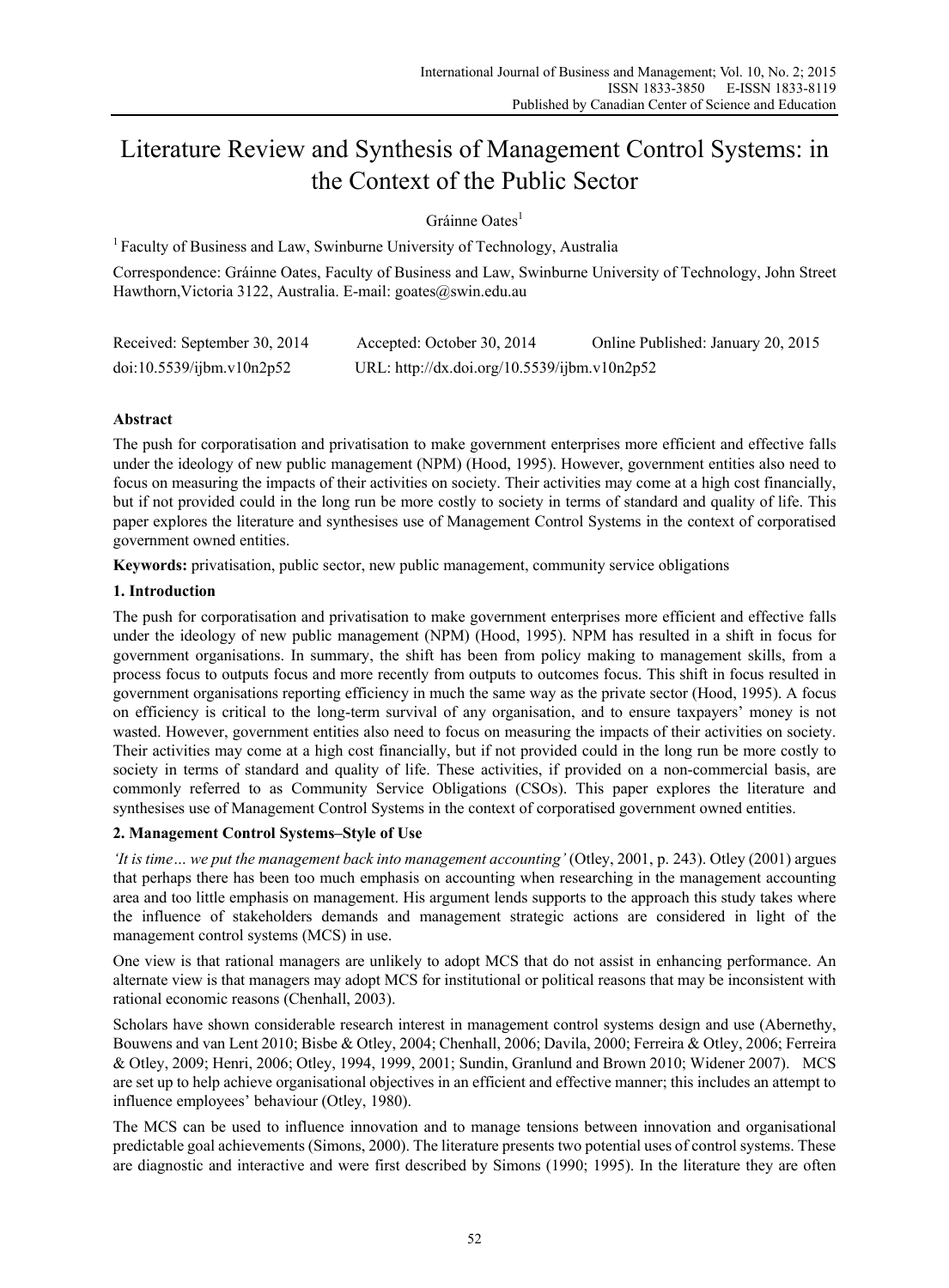referred to as 'styles of use' and also 'levers of control'. These control systems can be used independently or can be combined.

MCS consist of mechanisms employed by an organisation in an attempt to influence the behaviour of organisational members, such that organisational objectives are achieved in the most efficient and effective manner (Otley, 1980). While MCS are designed within the organisation, these systems are set up for compliance reasons as well as to enhance organisational performance. External stakeholders apply these pressures to comply, for with example accounting standards, and to make the organisation transparent.

#### **3. Diagnostic Control System**

A diagnostic control system is a formal feedback information system. It is used to monitor control variables identified by management as critical to the success of the business. Effectiveness (probability of successfully meeting goals) and efficiency (largest potential for marginal gain over time) are the prime criteria for the selection of measures used in diagnostic control systems (Simons, 1995). Simons (1994, p. 170) defines the diagnostic control system use as:

*'Formal feedback systems used to monitor organisational outcomes and correct deviations from preset standards. Diagnostic control systems exemplified by business plans and budgets are the prototypical feedback systems used to track variances from preset goals and manage by exception. Analysis of critical performance variables influences the design of diagnostic systems.'* 

An analogy Simons (1995, p. 60) uses to describe the diagnostic system is that of a thermostat: *'The thermostat regulates air temperature by turning a furnace on and off, based on continual comparisons of actual air temperature with a preset standard'*. As with the thermostat the diagnostic control system allows employees to compare actual outputs with preset standards and allows for diagnosis of variation from the standards. It is also noted in the literature that diagnostic control systems can constrain employee behaviour (Simons, 1995). Some typical diagnostic control systems are budgets and profit plans. Diagnostic control systems are essential levers for implementing intended strategies (Simons, 1995). This statement from Simons was recently supported through empirical evidence from Henri (2006). His findings support the view of control systems as tools contributing to the implementation of intended strategies, but also as tools stimulating the emergence of new strategies. The system guides employees and provides targets to be met, introducing employees to the strategy of the organisation. As the organisational strategy changes so must the control variables and so managers must constantly communicate with staff that different strategies call for different control variables. The diagnostic system is a mechanism by which employees learn of new strategy and consequently, the new goals and objectives with which to align behaviour (Widener, 2007). The intended strategy is analysed to determine specific organisational goals and to determine the control variables to be measured. '*Diagnostic control systems are designed to trigger the adjustment of the targets embedded in the plans and programs required for the implementation of intended strategies, referred to as single loop learning by Argyis and Schon (cited in Simons, 1995, p. 68). The diagnostic control system allows the* organisation to achieve goals through management-by-exception (Simons, 1995). Empirical evidence by Widener (2007, p. 781) supports this statement from Simons, finding '*the diagnostic system…facilitates the efficient use of management attention.'* 

The measures should be objective, complete and responsive (Simons, 1995, p. 76). He defines these terms as follows: *objective when it is independently verifiable, complete when it captures all relevant actions and behaviours and responsive when it reflects the actions or efforts of the individual being measured.* Simons (1995, p. 81) also emphasises the importance of reporting data that is accurate and complete, only then will diagnostic control systems operate effectively. He emphasises this further '*If critical performance variables and measures are correctly specified the organisation will march unerringly toward the achievement of organisational goals. If measures and targets are incorrectly specified, the organisation may march off a cliff.'* 

However, the focus on meeting preset standards can drive out creativity and the potential for innovation (Simons 1995). Henri (2006) lends support to Simons' theory concluding that the results suggest that performance management systems used in a diagnostic fashion contribute negatively to the deployment of capabilities of market orientation, entrepreneurship, innovativeness, and organisational learning.

Abernethy and Stoelwinder (1995) study the use of diagnostic control systems in public sector organisations, a highly institutionalised environment, and find that salaried professionals engage in behaviour directed toward increasing their own autonomy and that managers with a high professional orientation find it offensive when superiors impose targets to be achieved. This finding relates to one hospital setting. Further empirical evidence (Widener 2007) suggests that it is the formal process of the diagnostic control system that brings the interactive control system to life.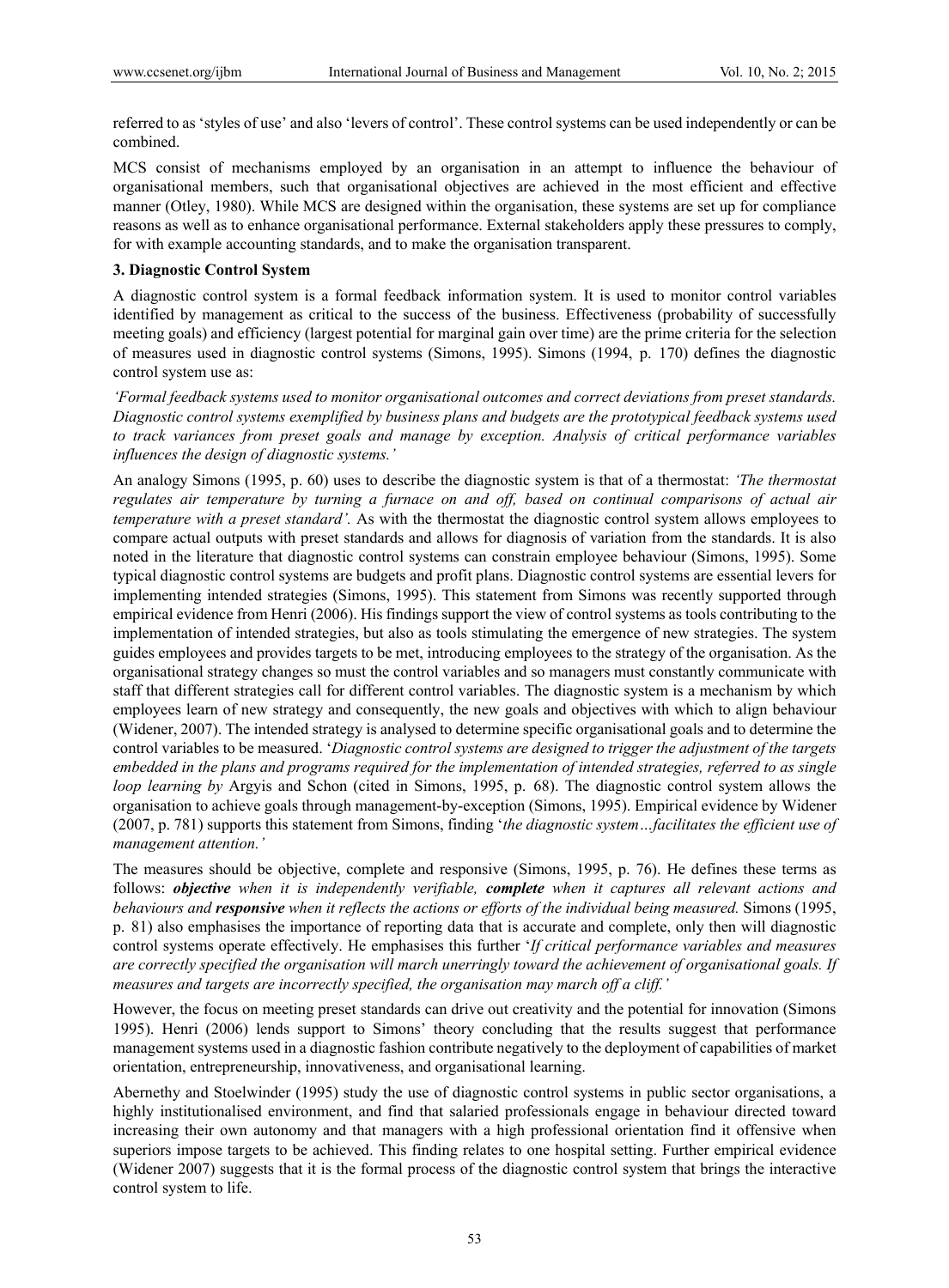Further, '*Diagnostic control systems are the formal information systems that managers use to monitor organisational outcomes and correct deviations from preset standards of performance* (Simons, 1995, p. 59). He outlines three features of a diagnostic system: the ability to measure outputs, the ability to compare actual against preset standards and the ability to correct any deviations from those standards. To this end, the diagnostic system can be used as a guide for employees and motivate them to perform and align their behaviour with organisational objectives (Widener, 2007). The interactive control system is discussed next.

#### **4. Interactive Control System**

Conventionally, MCS are perceived as passive tools providing information to assist managers. However, approaches following a sociological orientation see MCS as more active, furnishing individuals with power to achieve their own ends (Chenhall, 2003). This type of system is more interactive and can guide the strategy of the organisation. MCS which stimulate search and learning in the organisation, and thus promote innovation and opportunity seeking are referred to as interactive control systems. These systems are defined by Simons (1994, p. 171) as:

*'Formal systems used by top managers to regularly and personally involve themselves in the decision activities of subordinates. Any diagnostic control systems can be made interactive by continuing and frequent top management attention and interest. The purpose of making a control system interactive is to focus attention and force dialogue and learning throughout the organisation. Analysis of strategic uncertainties influences the design of interactive systems.'*

By choosing to use a control system interactively, top managers signal their preferences (Simons, 1995). In today's technologically advanced environment, where individuals and employees are bombarded with so much information, it is important to use the data gathered intelligently, screening for critical information and filtering out information which does not add value. Interactive control systems help focus attention and force dialogue throughout the organization (Simons, 1995). This dialogue and discussion allows the emergence of the organisation's new strategy. An analogy Simons (1995, p. 92) uses to describe the interactive control system is that of the national weather service:

 '*Ground stations all over the country monitor temperature, barometric pressure, relative humidity, cloud cover, wind direction and velocity, and precipitation. Balloons and satellites provide additional data. These data are monitored continuously and fed to a central location where they can be used to search for patterns of change. Based on these intelligence data, forecasts of impending conditions can be made or revised in light of changing circumstances.'*

As with the weather service continuous monitoring and gathering of information of the organisation's environment must be carried out. Senior management needs to encourage employees to search for changes and to feed this information to a central location (Simons, 1995). According to Simons (1995, p. 97) all interactive control systems have four defining characteristics:

- *Information generated by the system is an important and recurring agenda addressed by the highest levels of management.*
- *The interactive control system demands frequent and regular attention from operating managers at all levels of the organisation.*
- *Data generated by the system are interpreted and discussed in face-to-face meetings of superiors, subordinates, and peers.*

 *The system is a catalyst for the continual challenge and debate of underlying data, assumptions, and action plans.* 

Findings from an empirical study by Widener (2007) concur with Simons' (1995) theory, finding that the interactive control system is used to scan the external environment. For interactive control systems to be effective a formal structure is necessary according to a study conducted by Chenhall and Morris (1995).

This finding was confirmed in a recent study by Widener (2007) who found that the diagnostic system provides the structure that enables the interactive system to be effective. The interactive use of systems can have the exact opposite effect of diagnostic systems on deployment of capabilities as reported by Henri (2006) where he suggests performance measurement systems used in an interactive fashion contribute positively to the deployment of capabilities of market orientation, entrepreneurship, innovativeness, and organisational learning. While the interactive control system can lead to the emergence of new strategies, if the direction management takes becomes too political, the manager's decision can be overruled. This finding emerged from empirical research conducted by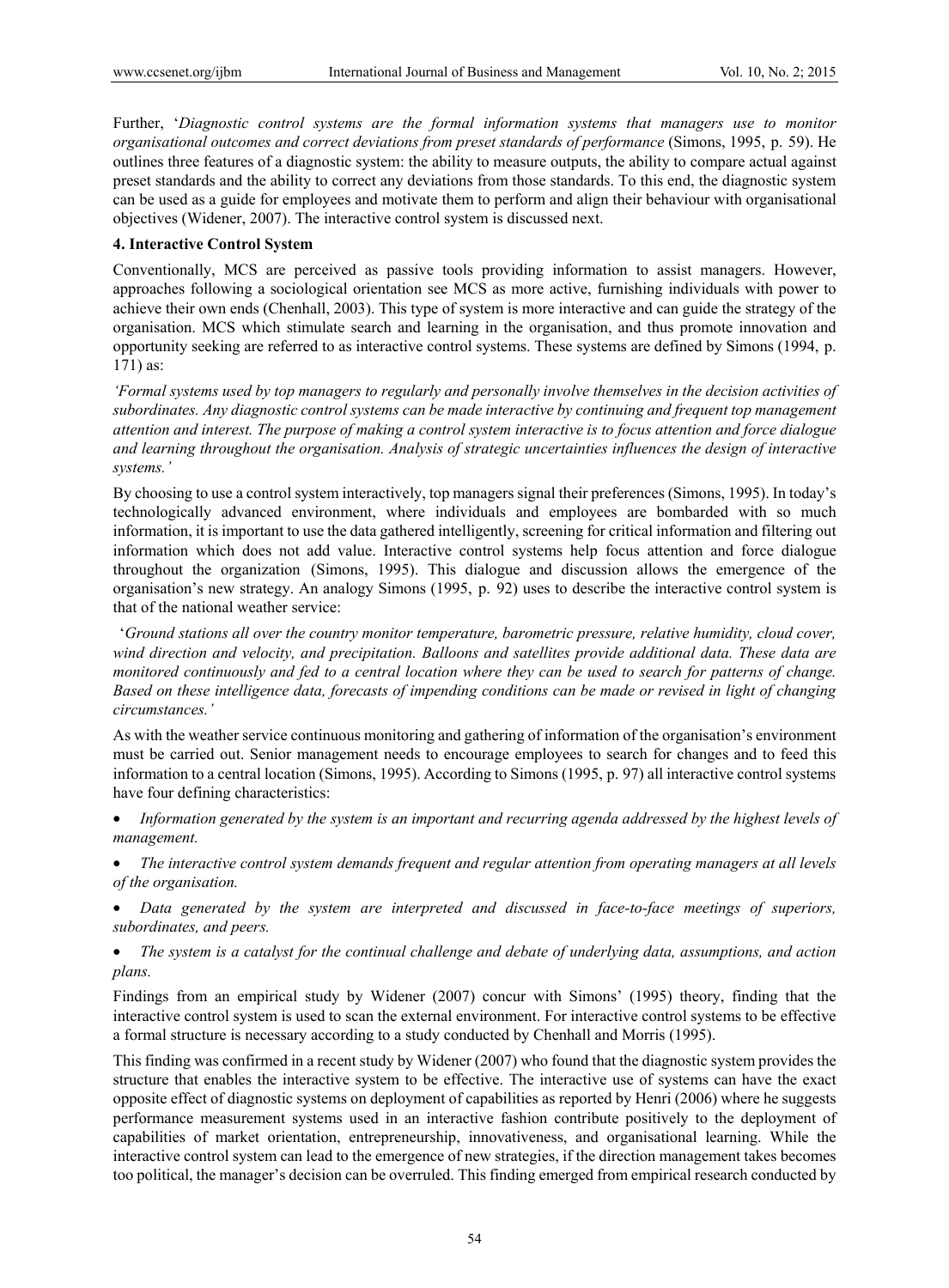Kloot (1997). She points out if the decision made is considered too political, the manager's decision can be overridden.

A criticism of the Simons (1995) framework is that he leaves the question of why organisations combine diagnostic and interactive control systems unanswered. Henri (2006, p. 548) addresses this unanswered question by examining the notion of dynamic tension as a result of the combined use of the systems. He argues *'that dynamic tension is used to ensure that positive effects of interactive use on capabilities will be achieved and to expand those positive effects of interactive use.'* Widener (2007) also finds that for organisations to realise the full benefits of performance management systems they must use them both diagnostically and interactively.

The findings from Henri (2006) are very significant as data was collected from 383 firms. Also, these firms were a significant size with sales of at least \$20 million Canadian with at least 150 employees. Further empirical evidence to support Henri's (2006) findings was provided by Widener (2007, p. 782). Her data relied on surveys from 122 respondents and is therefore also significant and found '*dynamic tension results from the use of performance measures dual roles.'* 

An interactive system is forward-looking and characterised by active and frequent dialogue among top managers. The interactive system is intended to help the firm search for new ways to strategically position itself in a dynamic market place (Widener, 2007). Simons (1995) suggests that managers who operate in regulated or semi-regulated industries, such as public sector organisations, must pay special attention to community sentiment, political pressures and emerging regulations. For these organisations, interactive controls use is essential for gathering data in order to understand and influence the complex, social, political, and technical environment in which they operate (Simons, 1995; 2000).

A summary comparison of the diagnostic, interactive and dynamic control systems is presented in Table 1.

|               | <b>Diagnostic</b><br>Control | <b>Interactive</b><br>Control  | <b>Dynamic Control systems</b>                                           |
|---------------|------------------------------|--------------------------------|--------------------------------------------------------------------------|
|               | <b>Systems</b>               | <b>Systems</b>                 |                                                                          |
| Purpose       | Provide<br>motivation<br>and | Stimulate<br>dialogue<br>and   | capabilities<br>of<br>Promotes<br>market<br>orientation,                 |
|               | direction to achieve goals   | organisational learning        | learning.<br>organisational<br>innovativeness<br>and<br>entrepreneurship |
| Goal          | No surprises                 | Creative search                | Creative search                                                          |
| Analytical    | Deductive<br>(flying)<br>by  | Inductive, sensory (flying by) | Inductive                                                                |
| reasoning     | instrument)                  | feel)                          |                                                                          |
| System        | Complex                      | Simple                         |                                                                          |
| complexity    |                              |                                |                                                                          |
| Time frame    | Past and present             | Present and future             | Present and future                                                       |
| Targets       | Fixed                        | Constantly reestimated         | Constantly reestimated                                                   |
| Feedback      | Negative feedback            | Positive feedback              | Positive feedback                                                        |
| Adjustment to | Inputs or process            | Double loop learning           |                                                                          |
| Communication | Eliminate need for talk      | Provide common language        | Provide common language                                                  |
| Staff role    | Key gatekeepers              | Facilitators                   | Facilitators                                                             |

Table 1. A comparison of diagnostic, interactive and dynamic control systems

Source: adapted from (Henri 2006: Simons 1995: Widender 2007).

#### **4. Summary and Future Research Directions**

The purpose of this paper was to review and synthesise the research literature on the importance of MCS. The research literature reveals that a variety of 'styles of use' are associated with the control systems of an organisation. It was observed there is a dearth of research on the use of control systems but a lack of empirical evidence for the successful use in the context of the public sector. Based on the review of the literature, we find a number of opportunities for future research. Future research could investigate whether the importance placed on 'types of MCS' differs by sector in order to determine the most appropriate MCS for use in the Public Sector.

#### **References**

Abernethy, M. A., & Stoelwinder, J. U. (1995). The role of professional control in the management of complex organizations. *Accounting, Organizations and Society*, *20*(1), 1–17. http://dx.doi.org/10.1016/0361-3682(94)E0017-O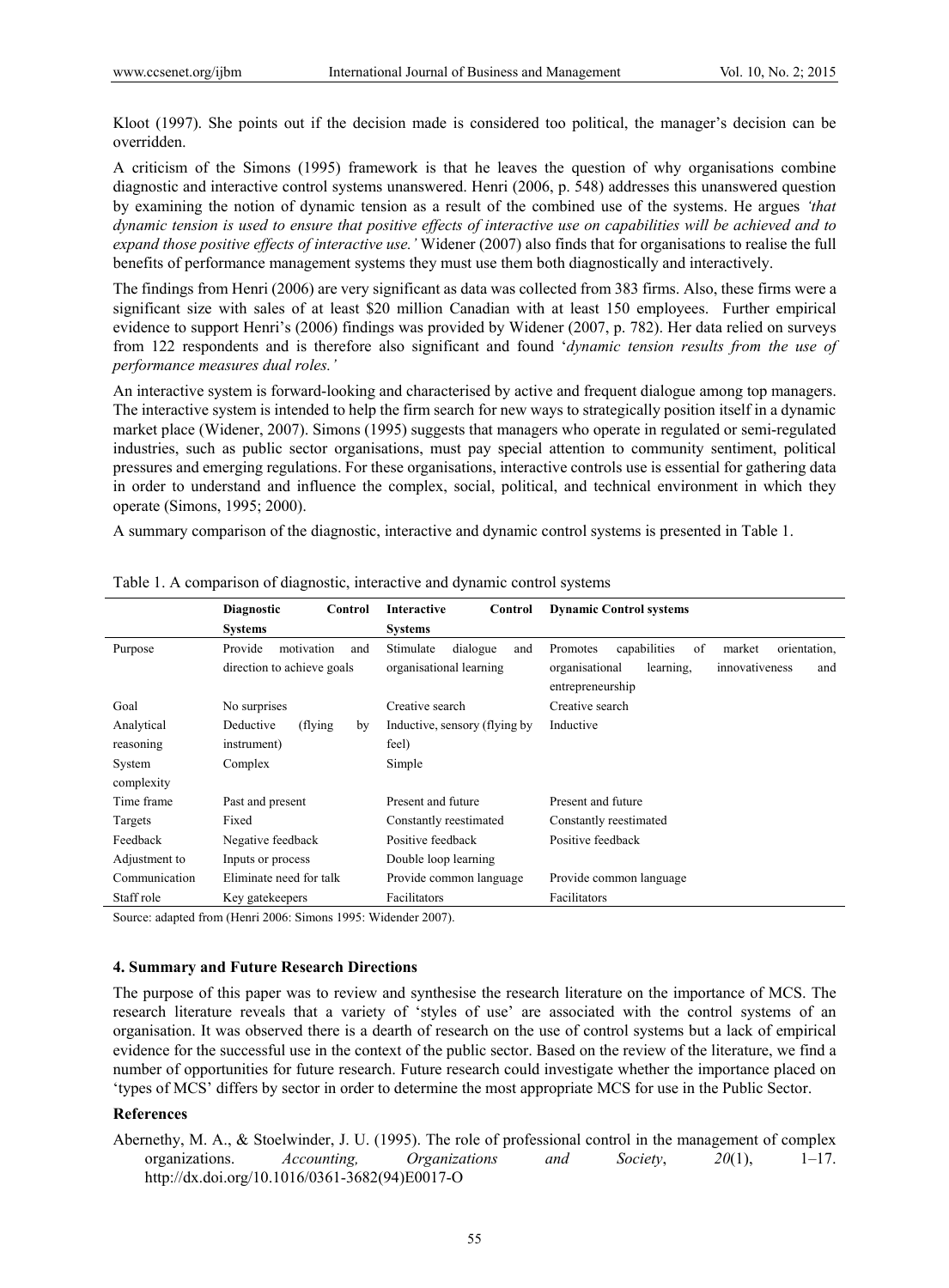- Abernethy, M. A., Bouwens, J., & Van Lent, L. (2010). Leadership and control system design. *Management Accounting Research*, *21*(1), 2–16. http://dx.doi.org/10.1016/j.mar.2009.10.002
- Bisbe, J., & Otley, D. (2004). The effects of the interactive use of management control systems on product innovation. *Accounting, Organizations and Society*, 29(8), 709–737. http://dx.doi.org/10.1016/j.aos.2003.10.010
- Chenhall, R. H. (2003). Management control systems design within its organizational context: findings from contingency-based research and directions for the future. *Accounting, Organizations and Society*, *28*(2–3), 127–168. http://dx.doi.org/10.1016/S0361-3682(01)00027-7
- Chenhall, R. H. (2006). Theorizing Contingencies in Management Control Systems Research. *Handbooks of Management Accounting Research*, *1*, 163–205. http://dx.doi.org/10.1016/S1751-3243(06)01006-6
- Chenhall, R. H., & Morris, D. (1995). Organic decision and communication processes and management accounting systems in entrepreneurial and conservative business organizations. *Omega*, *23*(5), 485–497. http://dx.doi.org/10.1016/0305-0483(95)00033-K
- Davila, T. (2000). An empirical study on the drivers of management control systems' design in new product development. *Accounting, Organizations and Society*, *25*(4–5), 383–409. http://dx.doi.org/10.1016/S0361-3682(99)00034-3
- Ferreira, A., & Otley, D. (2006). *Exploring Inter and Intra-Relationships Between the Design and Use of Management Control Systems*. Working Paper. Monash University.
- Ferreira, A., & Otley, D. (2009). The design and use of performance management systems: An extended framework for analysis. *Management Accounting Research*, *20*(4), 263–282. http://dx.doi.org/10.1016/j.mar.2009.07.003
- Henri, J. F. (2006). Management control systems and strategy: A resource-based perspective. *Accounting, Organizations and Society*, *31*(6), 529–558. http://dx.doi.org/10.1016/j.aos.2005.07.001
- Hood, C. (1995). The "new public management" in the 1980s: Variations on a theme. *Accounting, Organizations and Society*, *20*(2–3), 93–109. http://dx.doi.org/10.1016/0361-3682(93)E0001-W
- Kloot, L. (1997). Organizational learning and management control systems: responding to environmental change. *Management Accounting Research*, *8*(1), 47–73. http://dx.doi.org/10.1006/mare.1996.0033
- Otley, D. (1994). Management control in contemporary organizations: towards a wider framework. *Management Accounting Research*, *5*(3–4), 289–299. http://dx.doi.org/10.1006/mare.1994.1018
- Otley, D. (1999). Performance management: a framework for management control systems research. *Management Accounting Research*, *10*(4), 363–382. http://dx.doi.org/10.1006/mare.1999.0115
- Otley, D. (2001). Extending the Boundaries of Management Accounting Research: Developing Systems for Performance Management. *The British Accounting Review*, *33*(3), 243–261. http://dx.doi.org/10.1006/bare.2001.0168
- Otley, D. T. (1980). The contingency theory of management accounting: Achievement and prognosis. *Accounting, Organizations and Society*, *5*(4), 413–428. http://dx.doi.org/10.1016/0361-3682(80)90040-9
- Simons, R. (1990). The role of management control systems in creating competitive advantage: New perspectives. *Accounting, Organizations and Society*, *15*(1–2), 127–143. http://dx.doi.org/10.1016/0361-3682(90)90018-P
- Simons, R. (1994). How new top managers use control systems as levers of strategic renewal. *Strategic Management Journal*, *15*(3), 169–189. http://dx.doi.org/10.1002/smj.4250150301
- Simons, R. (1995). *Levers of Control: How managers Use Innovative Control Systems to Drive Strategic Renewal.* Harvard Business School Press, Boston.
- Simons, R. (2000). *Performance Measurement and Control Systems for Implementing Strategies.* Prentice Hill, Upper Saddle River, Boston.
- Sundin, H., Granlund, M., & Brown, D. A. (2010). Balancing Multiple Competing Objectives with a Balanced Scorecard. *European Accounting Review*, *19*(2), 203–246. http://dx.doi.org/10.1080/09638180903118736
- Widener, S. K. (2007). An empirical analysis of the levers of control framework. *Accounting, Organizations and Society*, *32*(7–8), 757–788. http://dx.doi.org/10.1016/j.aos.2007.01.001